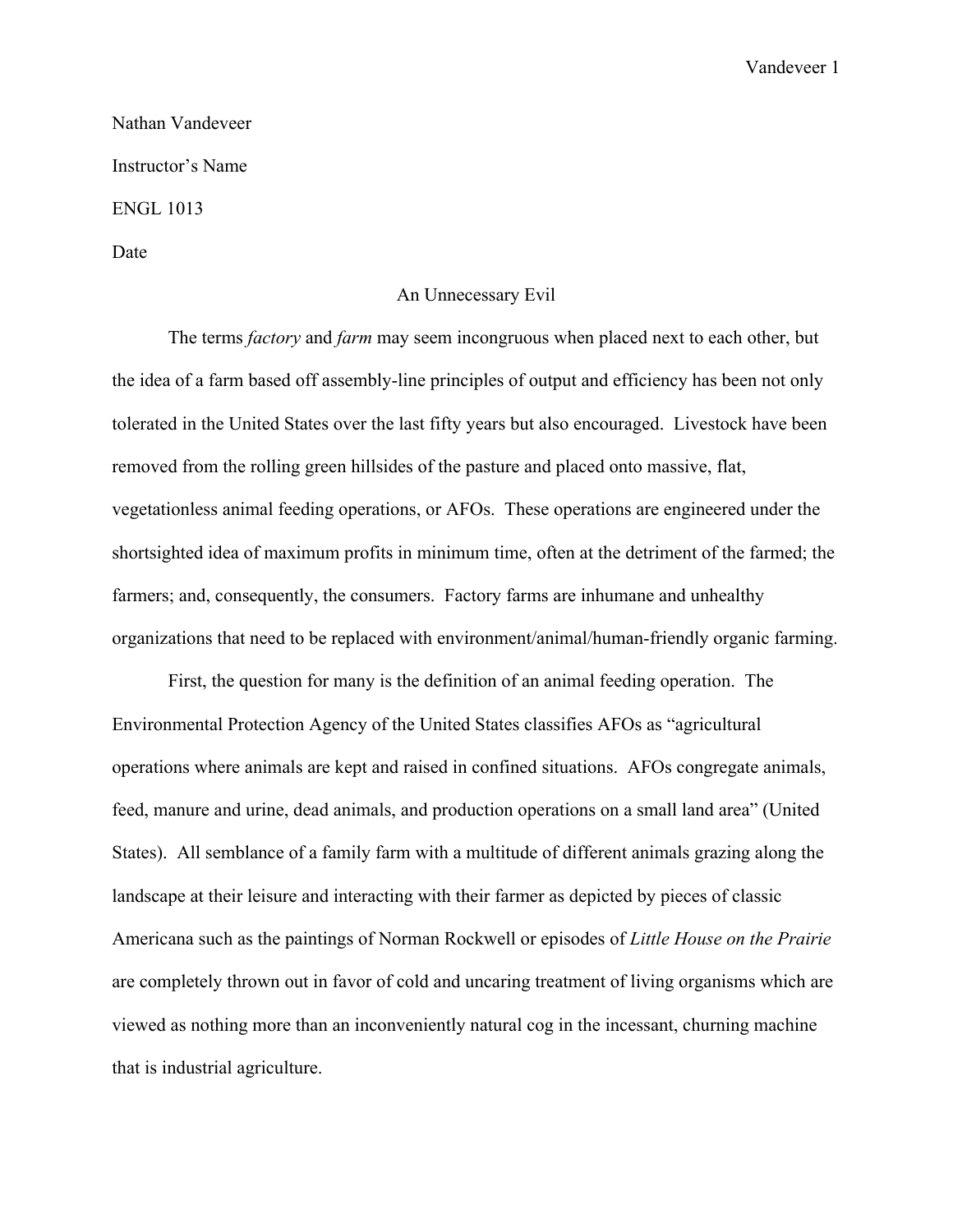The inhumanity of these feeding operations and their practices is without question. In the poultry industry, for example, it is overly common to raise chickens in so-called battery farms, long sheds devoid of sunlight and home to thousands of birds in an unbelievably cramped area. These sheds are so confined that farmers had to find a way to quell the incidents of pecking and scratching within their aviary populations. Their solution was to force the chickens at birth to undergo the obviously painful procedures of severing their beaks and amputating their toes just above the talon. Pigs fare no better. The beloved curly tails popularized in literature and film are removed to prevent biting within relatively tiny pens that are often floored with concrete and leave little room for the pigs to turn their force-fed, swollen bodies, let alone to wander freely. It is this lack of exercise that hinders the ability of their porcine skeletal structure to grow and support their newfound immense weight, causing many animals to shatter leg bones when tasked with the simple act of walking from cage to slaughterhouse (Goodall 71). The gentlest victim of factory farming is the unassuming dairy cow. Cattle are fed an unnatural diet of government-subsidized grains such as corn and soybeans interlaced with bovine growth hormone in order to ensure the largest cow in the shortest amount of time with no regard to the health and comfort of said animal. This growth hormone is responsible for dairy cows producing milk at such a rate that their udders become grotesquely and painfully engorged, forcing the females to waddle and bleat for release. Not only are these cows expected to produce milk at unprecedented proportions, but they are also forced, through artificial insemination, to reproduce young once a year (Goodall 77).

Another major problem with factory farms is the risk to public and consumer health and well-being as well as the health of animals living under these automated conditions. The closed confines of large animal feeding operations create a virulent breeding ground for disease and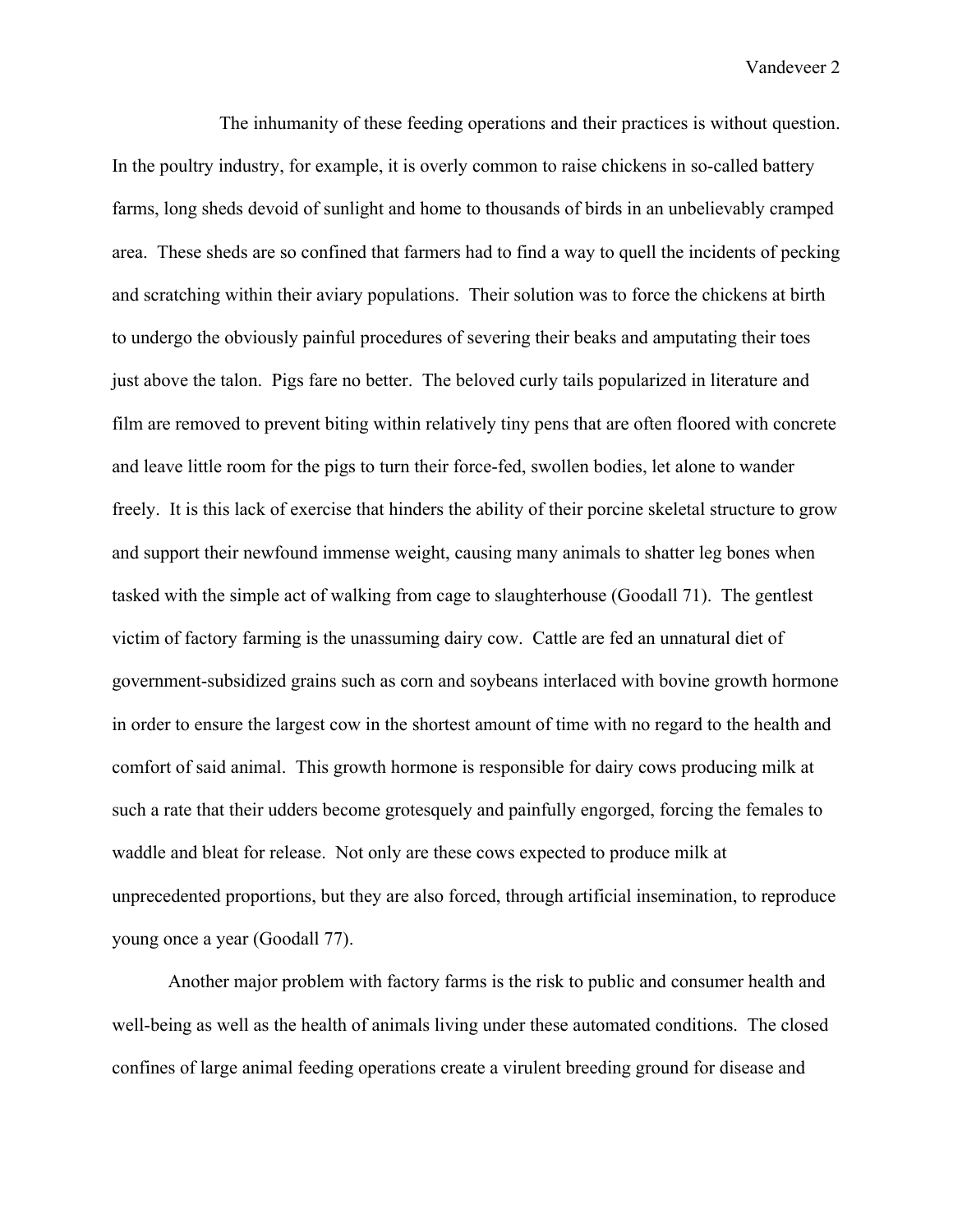Vandeveer 3

filth. Cows stand shoulder to shoulder in these large lots caked in each other's urine; fecal matter; and, oftentimes, blood. Without rotation of grazing areas, the wastes produced by each animal pile up simply where they were left. In some cases, cattle must wade ankle-deep through a swamp of liquid manure. This is wonderful news for bacteria that are transmitted from one host to another through feces, such as E. coli. The book *Harvest for Hope: A Guide to Mindful Eating* says that "According to the CDC, reported cases of disease from salmonella and E. coli pathogens are ten times greater than they were two decades ago" (Kimbrell 12). This contaminant-enriched environment of factory farming ensures that if one cow carries the disease, every other organism that comes in contact with its waste at the AFO or consumes its meat at the dinner table is at serious risk for infection, especially humans for whom E. coli has proven lethal. The health risks associated with factory farming are not secluded to the ends of the food production journey; the meat processors also suffer. Professors Michael J. Broadway and Donald D. Stull state that the most significant illnesses and "injuries in modern meatpacking plants are associated with musculoskeletal disorders, arising from repetitive motions, most notably, carpal tunnel syndrome" (50). This proves that the modern assembly-line-inspired food industry is harmful to all those involved.

Untold centuries of collective human experience with agriculture have proved that the idea of factory farming is not the only way to go about supplying our food needs. A movement skewed toward diverging from industrialized farming has been building since the mid-1960s. The idea of organic farming is not new, nor is it novel. Our ancestors also produced crops and raised livestock without the use of chemicals, hormones, or pesticides. In organic farming, animals are treated with respect and are allowed to graze naturally in pastures and to exercise. Studies have shown that not only is grass-fed beef lower in saturated fats and harmful cholesterol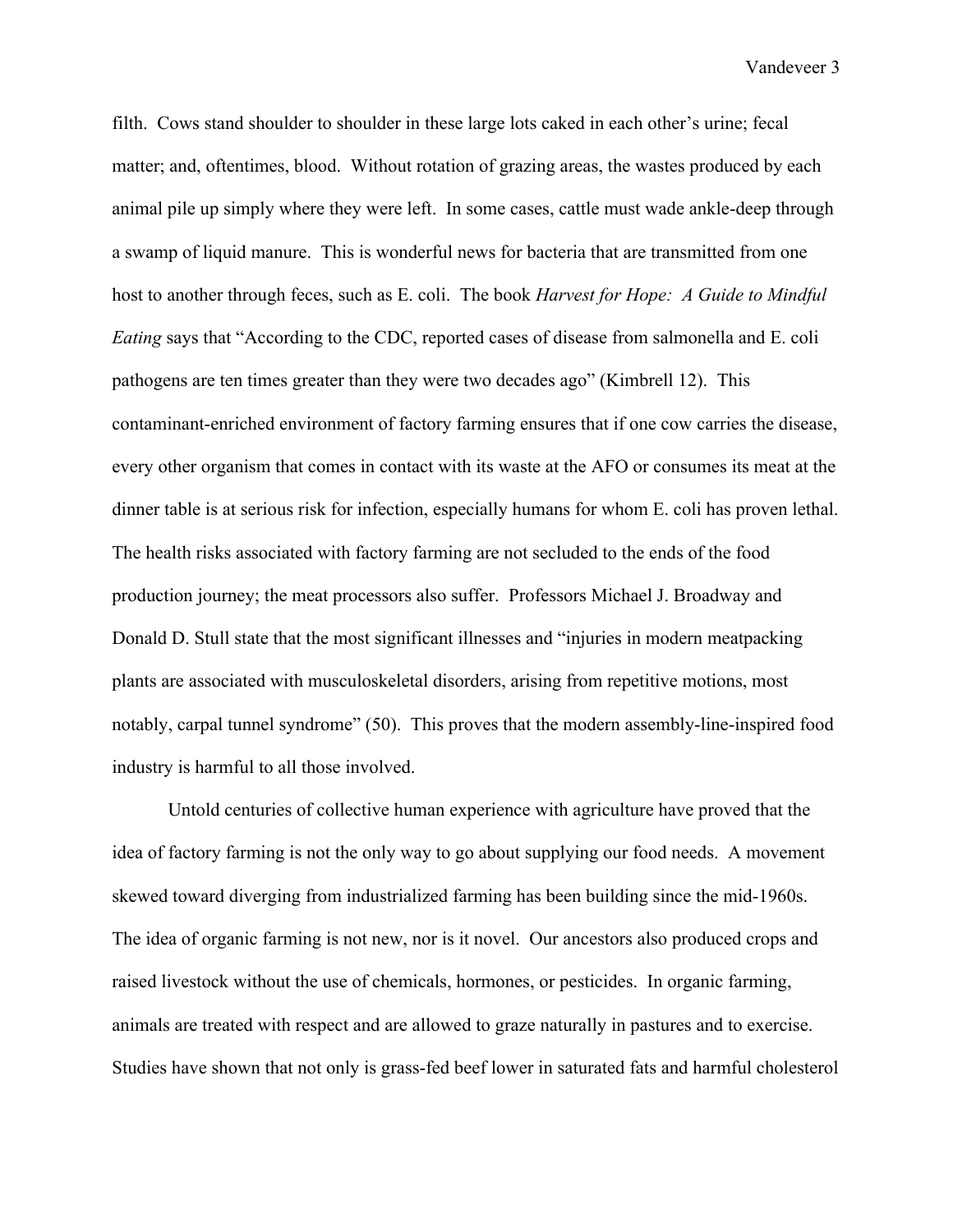Vandeveer 4

than an AFO-raised counterpart, but that a natural diet also raises the cow's levels of omega-3 fatty acid, a nutrient most Americans must supplement in their diet with fish oil tablets or other such pills (Daley et al. 13-14).

The story of agriculture has always been one of trial and error. Factory farming and their use of large-scale AFOs are one of those errors. Those who find themselves in power must stop at nothing to return the art of farming back to the way it once was. This is not an essay vehemently disparaging the use of modern technology; it is quite the opposite. The ones at fault for our current policy of monoculture farming and livestock abuse are the farmers and multinational corporations behind this affront to nature, not the technology itself. Advances in agricultural technology should be used to better understand how to work with nature, not against it, to produce the highest quality goods with the least environmental and social impact.